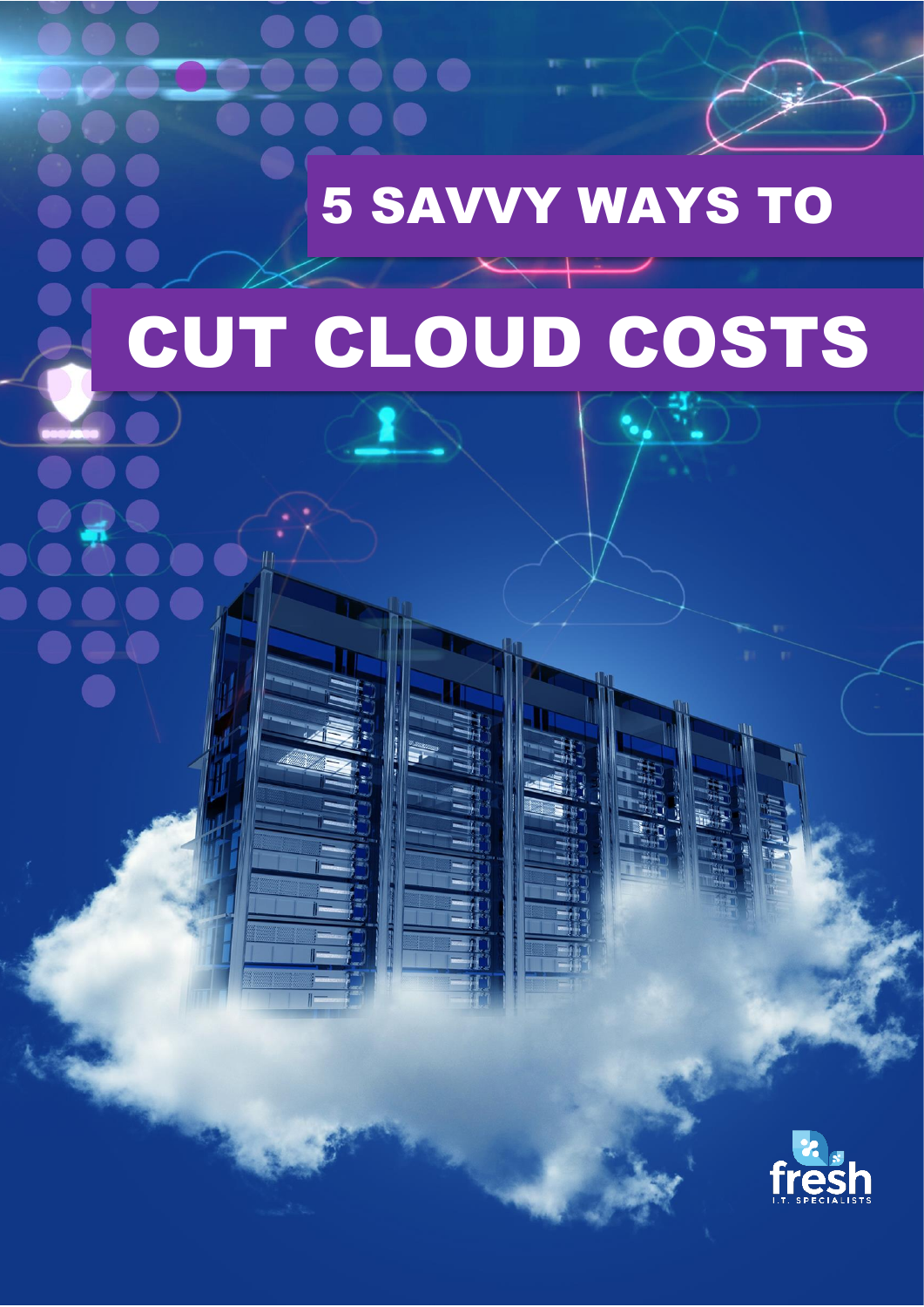**5 Savvy Ways to Cut Cloud Costs**

Cloud computing is a global phenomenon. The cloud allows business to exchange data improving collaboration, communication, and other capabilities. As reliance on cloud providers grows, the budget for these services can balloon also.

This ebook explores five ways to cut cloud costs.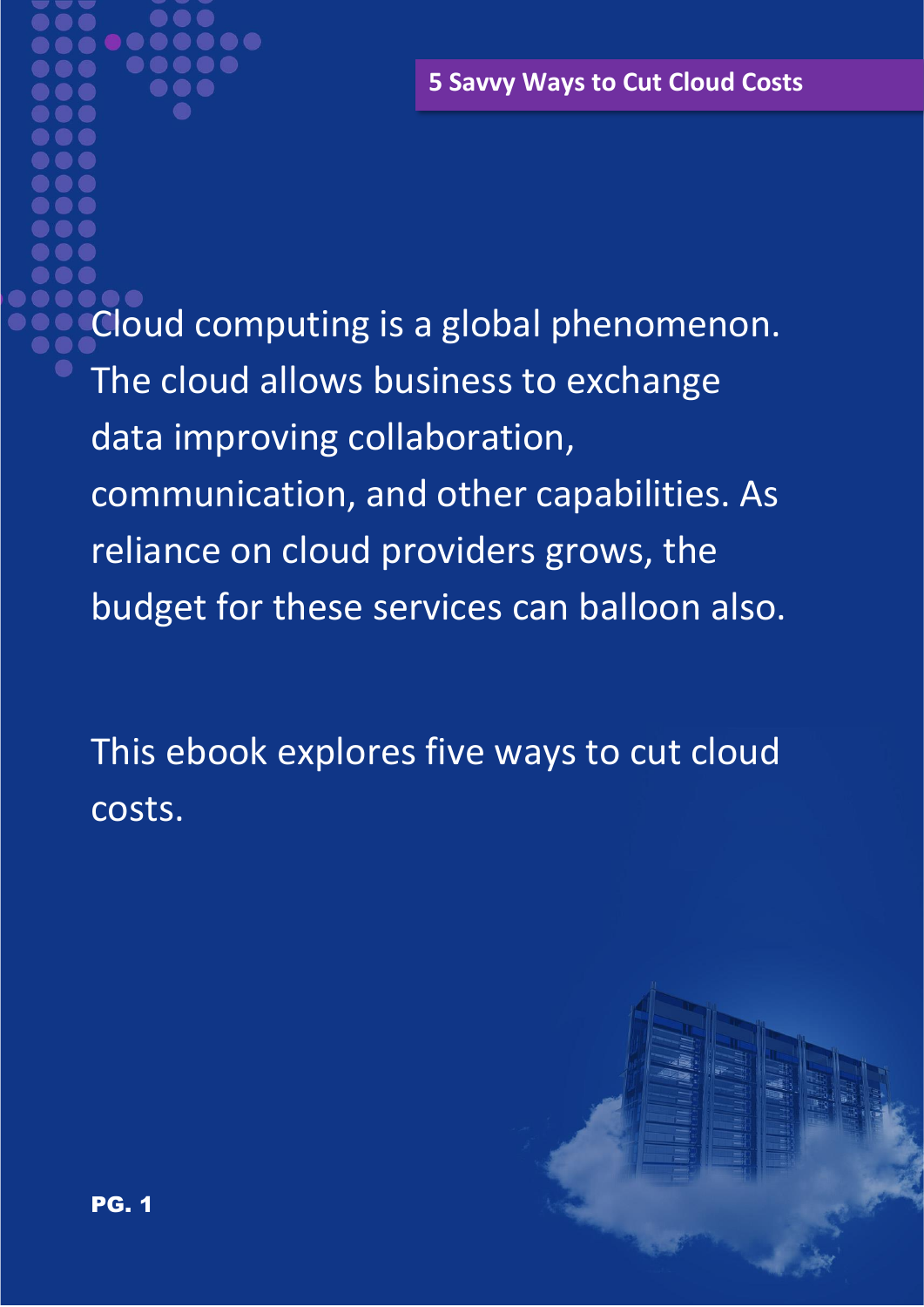# **Cloud computing is its own new normal**

The majority of businesses are using cloud computing today. According to Accenture, 92% are already working in the cloud to some degree, especially in the wake of the 2020 pandemic with companies supporting remote work.

In the age when "data is king," "data is currency," or "data is [whatever word you insert to convey its criticality], the cloud is essential, too.

With the growing reliance on cloud services, the industry's value has jumped 380% from 2010.

**. .**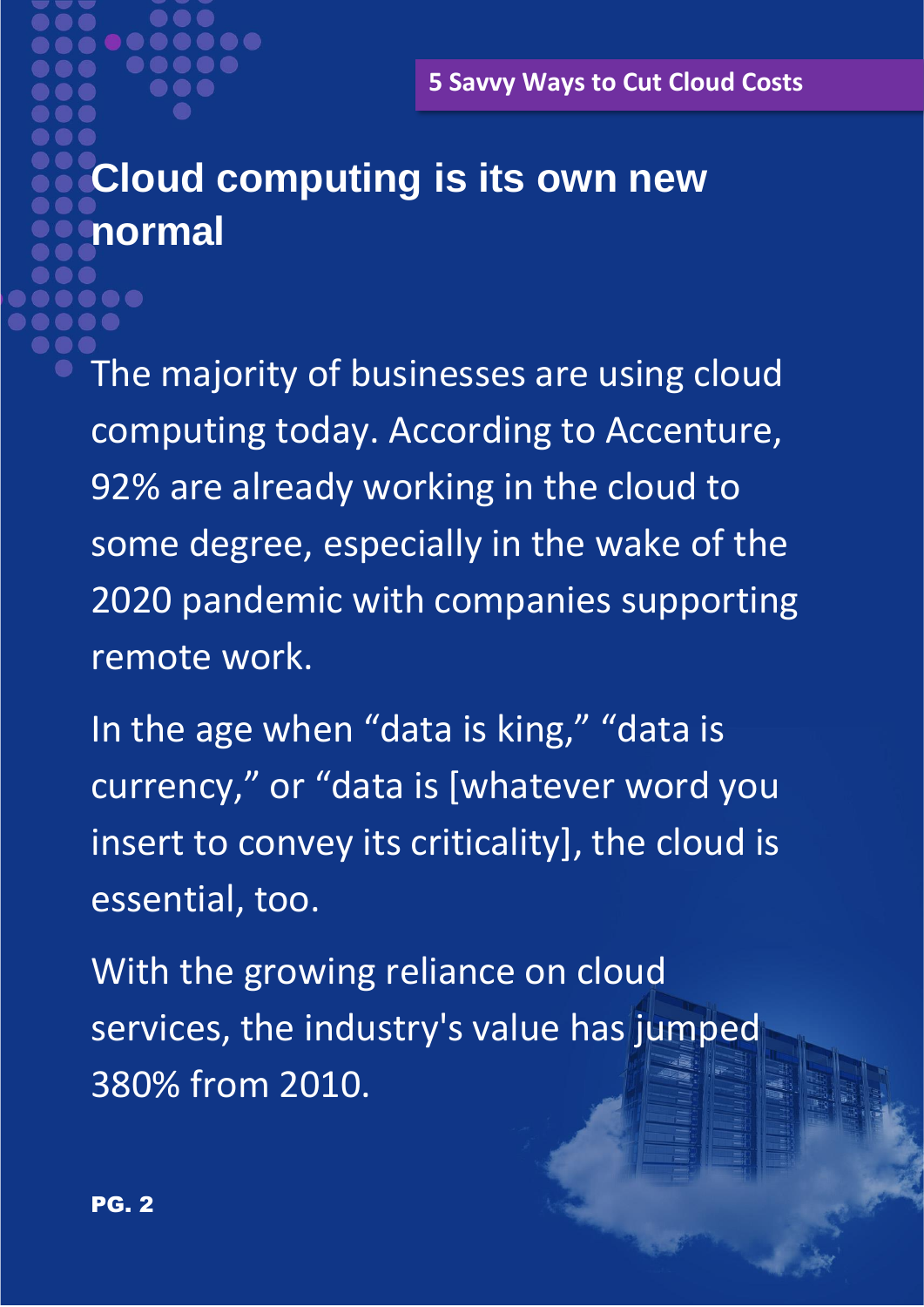MarketsandMarkets Research valued the market at \$370 billion in 2020. Not all that growth is due to business, yet it is estimated that around 50% of all corporate data is stored in the cloud today.

Businesses no longer run applications or programs on their physical premises using on-site hardware. The cloud allows businesses to compute online. The software is on the internet. Cloud providers have the hardware (and servers), so the business doesn't have to.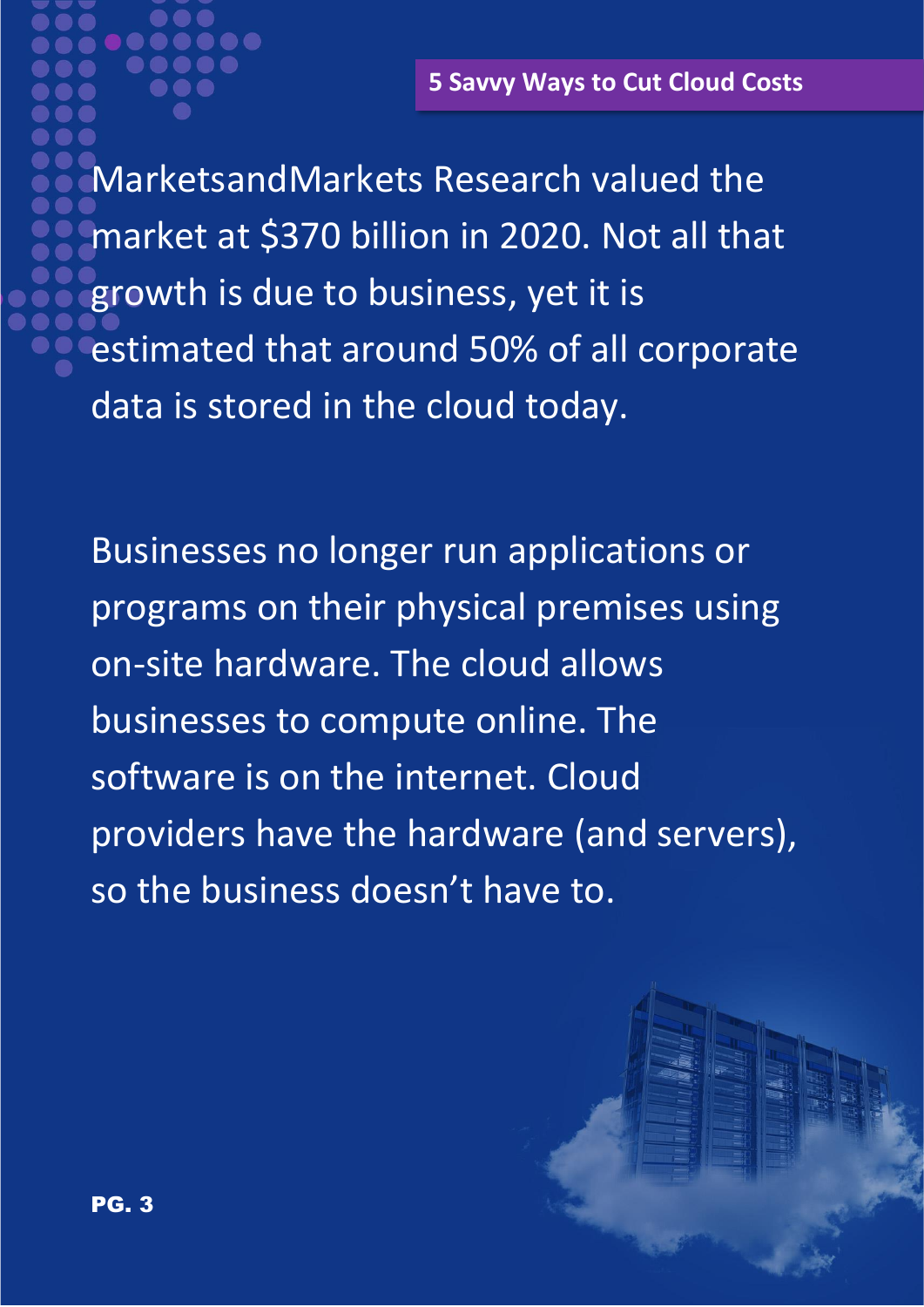After outlining cloud computing benefits, this ebook offers five strategies to help rein in costs.

*At the end of 2020, the virtual volume of all the information in the world was 44 zettabytes (trillion gigabytes), a figure featuring 21 zeroes.*

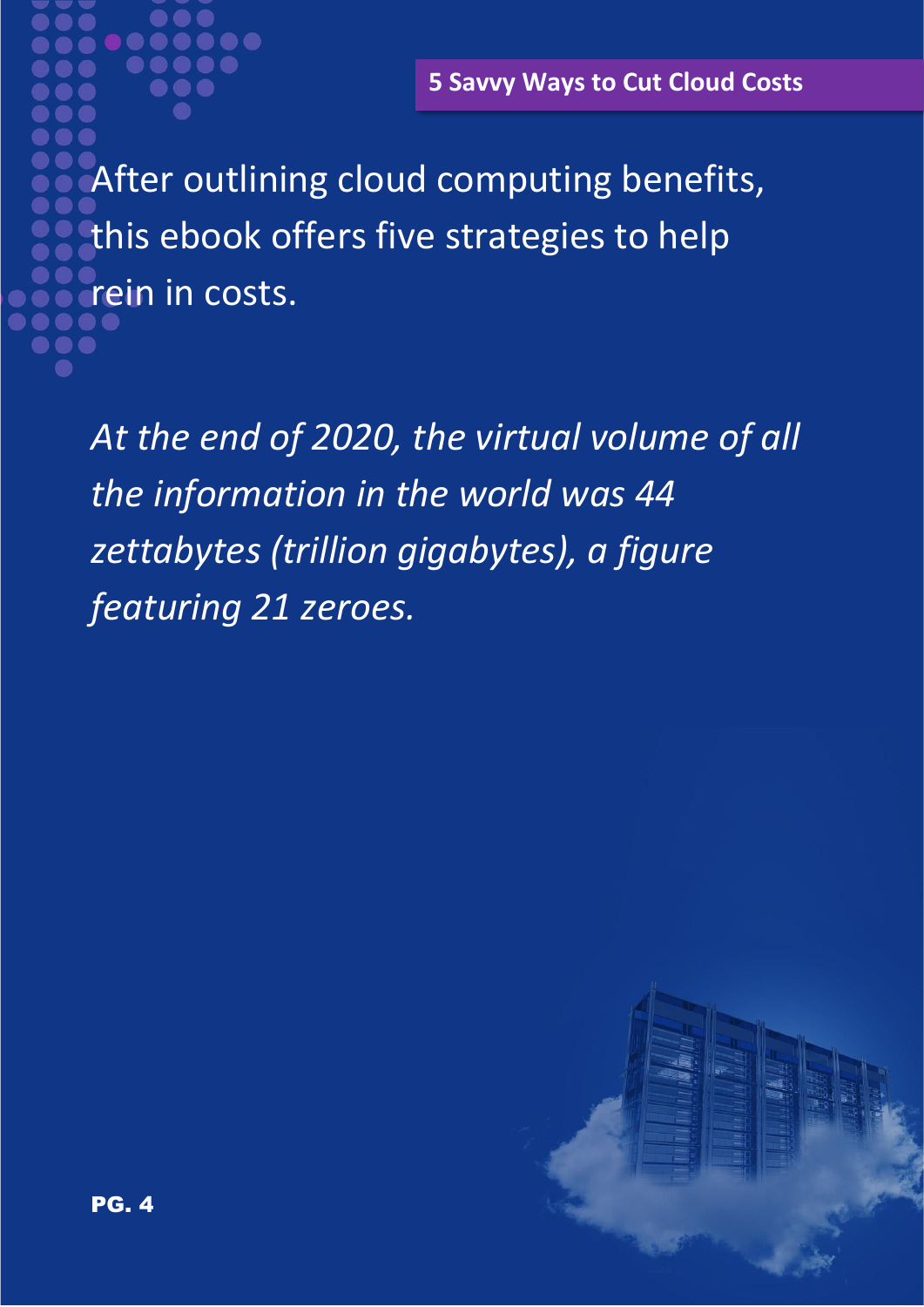# **Cloud computing advantages**

Cloud computing allows us to work like never before. Last year would have looked a lot different without the cloud. We needed to communicate and collaborate online with up-to-date data available. Let's run through some of the other advantages of cloud computing for business.

- 1. There is no on-site hardware, which helps businesses avoid expensive upgrade cycles.
- 2. Cloud computing is scalable. As needs increase or shrink, the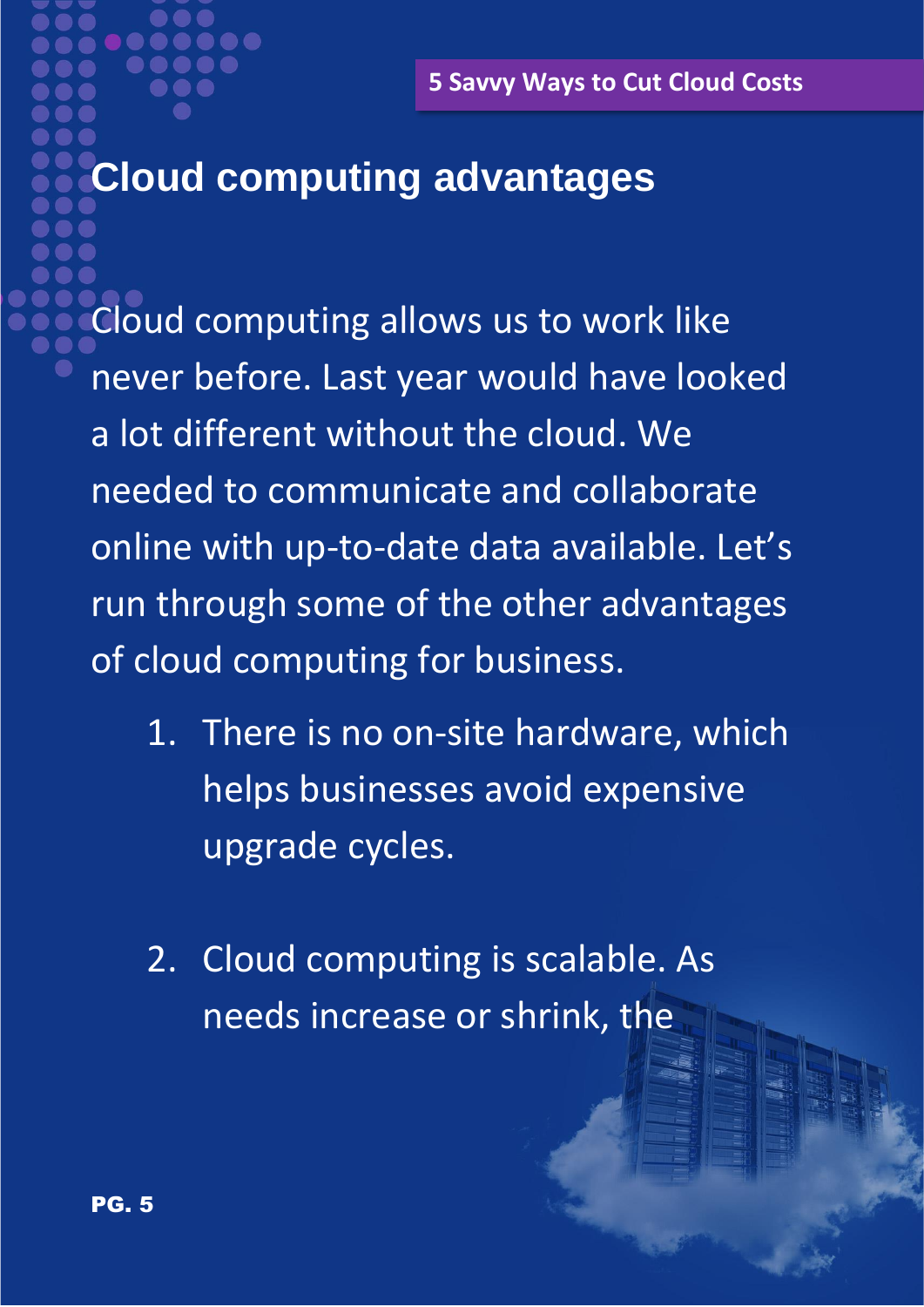business can change capacity without adding hardware.

- 3. The cloud serves as a disasterrecovery solution. A business can keep data safe off-site with a provider with the expertise and equipment to backup data.
- 4. Cloud computing providers are responsible for the servers, which means they're the ones doing the updates and maintaining the systems.
- 5. With cloud-based workflows, employees can work anywhere and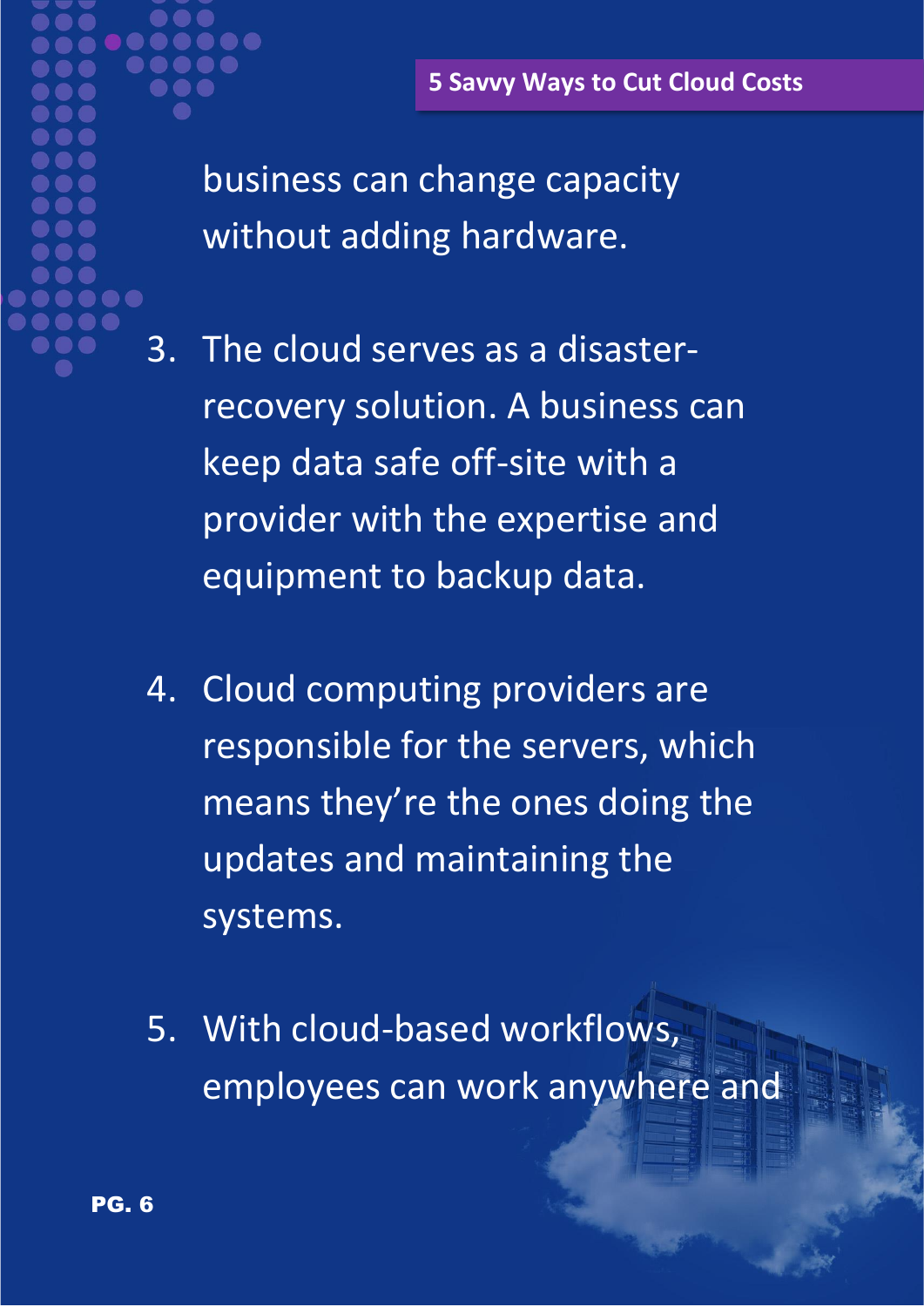anytime. They can work on documents, presentations, or other files, knowing they are using the most up-to-date version.

6. Storing something in the cloud makes it accessible even if a laptop is lost or a desktop gives up the ghost.

For all these advantages, however, there is still one thing to consider: the cost. Cloud fees can start to grow, and it's not always obvious that they are increasing. The following strategies can help you keep your cloud budget contained.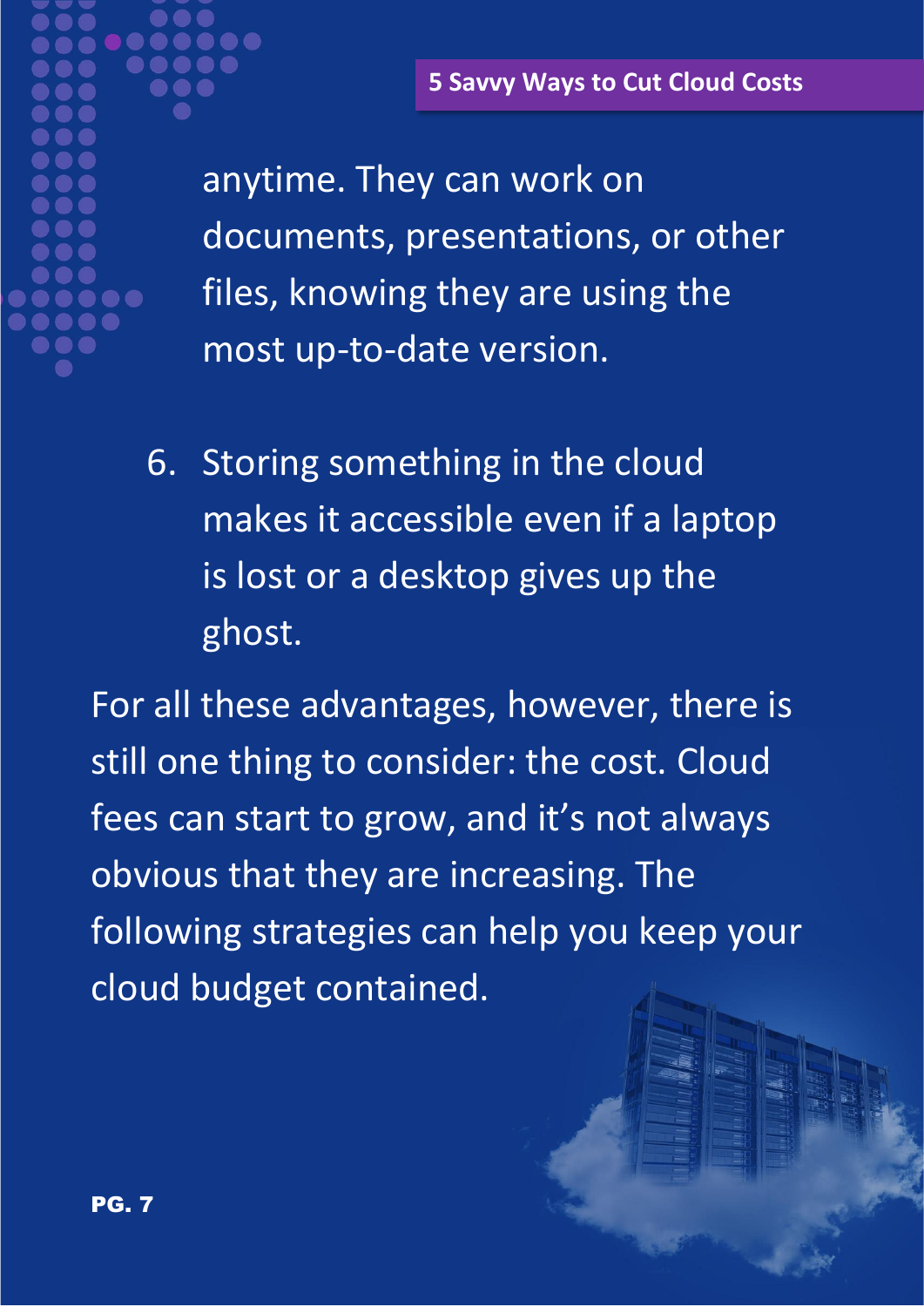# **Are You in the Cloud?**

You might think you're not personally using cloud computing, but you probably are.

- Do you check your bank balance on your phone?
- Do you update your status or post pictures to social media?
- Do you save files or photos to Google Drive?
- Do you have music in Apple's iCloud?
- Do you send large documents using Dropbox?
- Do you chat with friends using Messenger or Slack?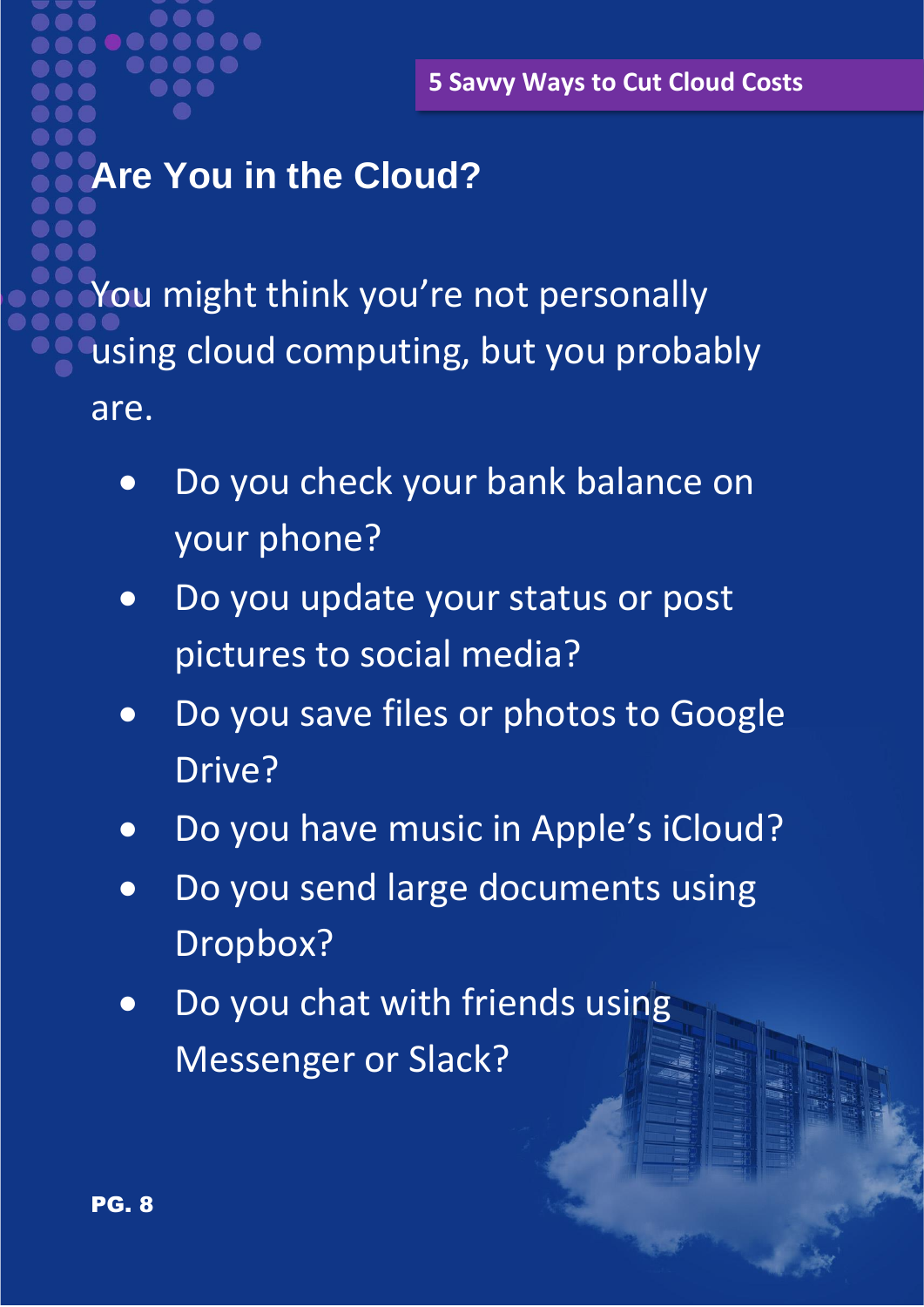• Do you catch up with family virtually using Skype or Zoom?

If you do, you're in the cloud.

### **#1 Audit for unnecessary licenses**

Gartner analysts estimate that as much as 70% of cloud costs are wasted! That's way too much.

Check that you're not wasting cloud spending. First figure out what cloud services your business uses. Then consider how often you use those services, who is using them, and when?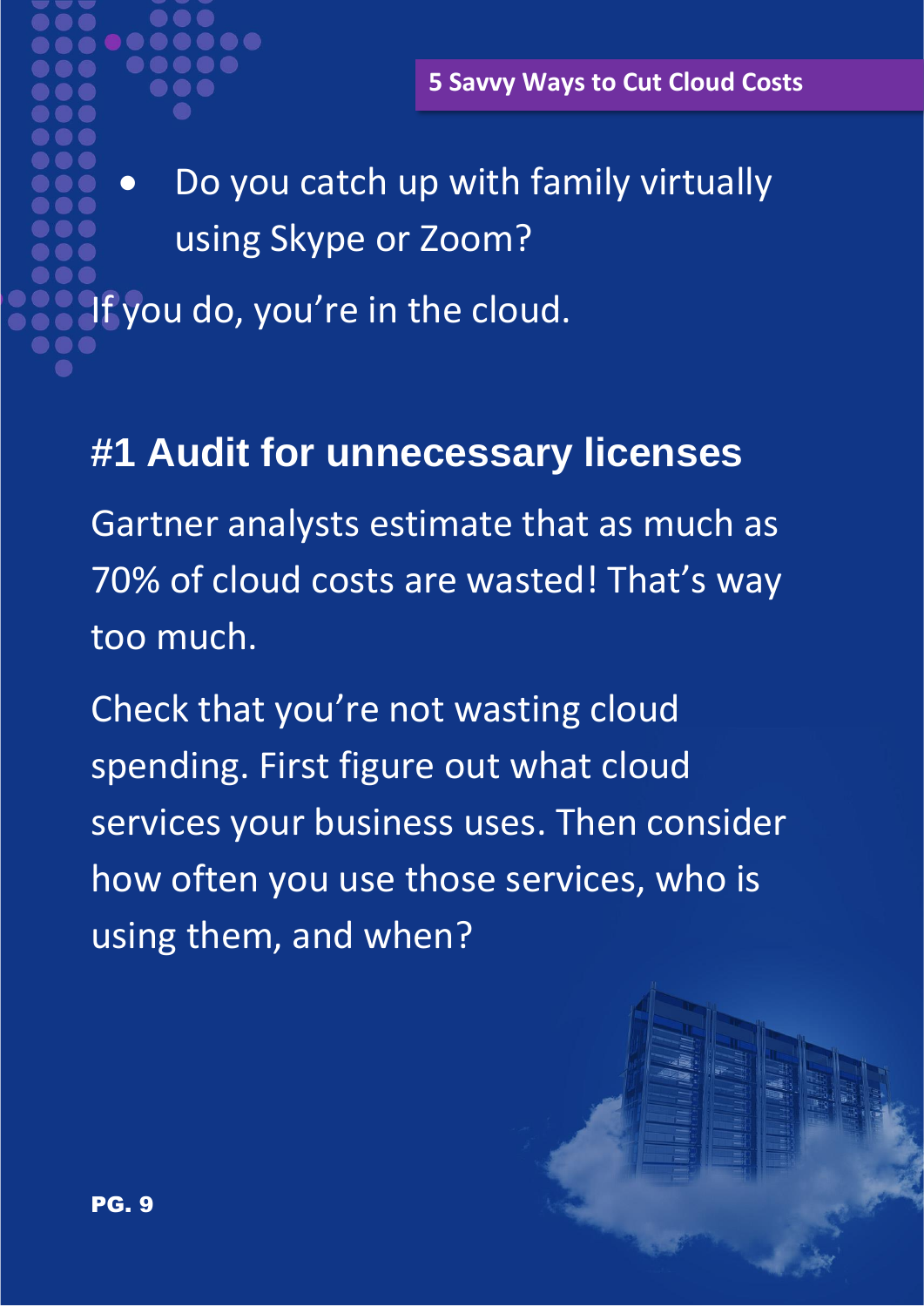You might pay for a service that served a project or a client relationship that is no longer in the works or be wasting funds paying to store a large amount of log files that you don't need.

You may also be paying for several licenses for cloud software but not have that many users. Maybe some employees prefer a different tool or users that you have licensed have moved on to other roles.

There could also be duplication of cloud services. You might be paying for both Slack and Teams when you don't necessarily need both. It's just a matter of getting your employees on board with using one of the two.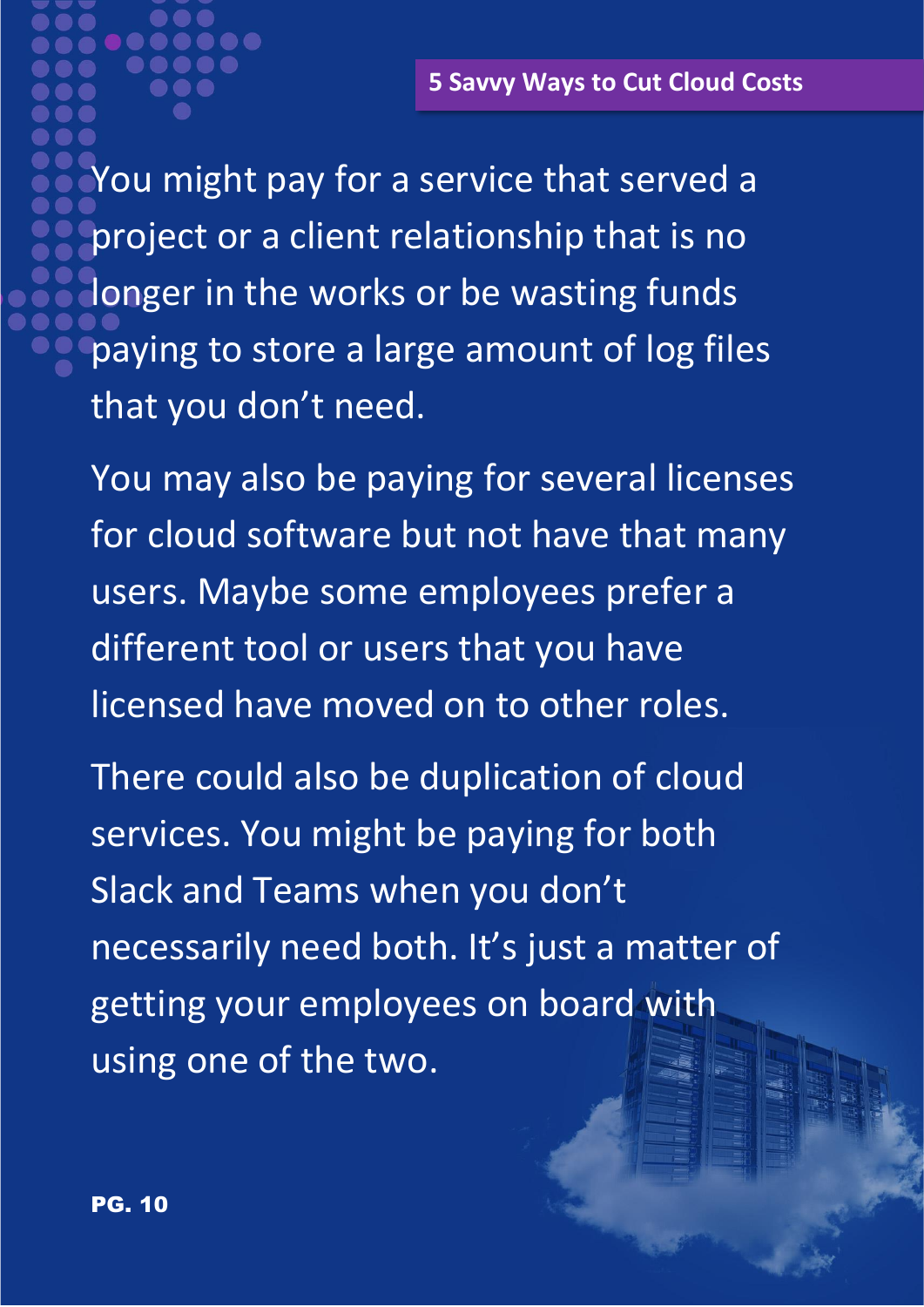*Tip: You don't want to be paying for 100% cloud capacity when you are only using 10% of the service.*

*Option A: Find a lower-capacity plan.*

*Option B: Determine if another cloud partner could provide that same service as part of your plan.*

*Option C: Explore if you can do without that 10% of capacity.*

We can help you right size your cloud computing options.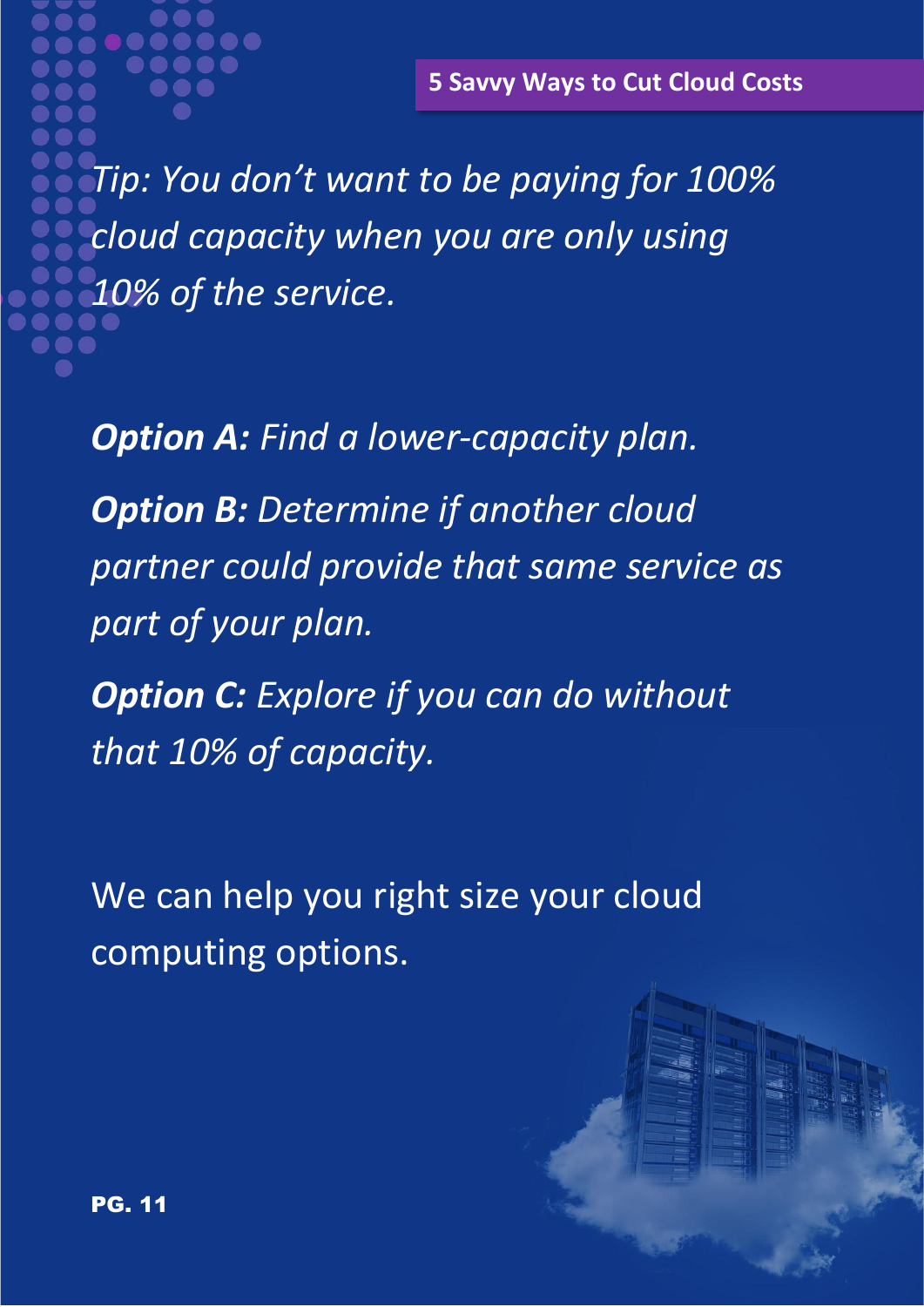# **#2 Avoid overage charges**

Take a good, hard look at your computing demand. See if there are peak periods which you are pushing past capacity limits and having to pay extra. You might find times when you can schedule non-essential activity to avoid overages, or that you can turn off servers in the early hours or on weekends without disruption.

To get the most from your cloud computing:

- use heat maps as a visual tool to show peaks;
- leverage automation to schedule start and stop;

PG. 12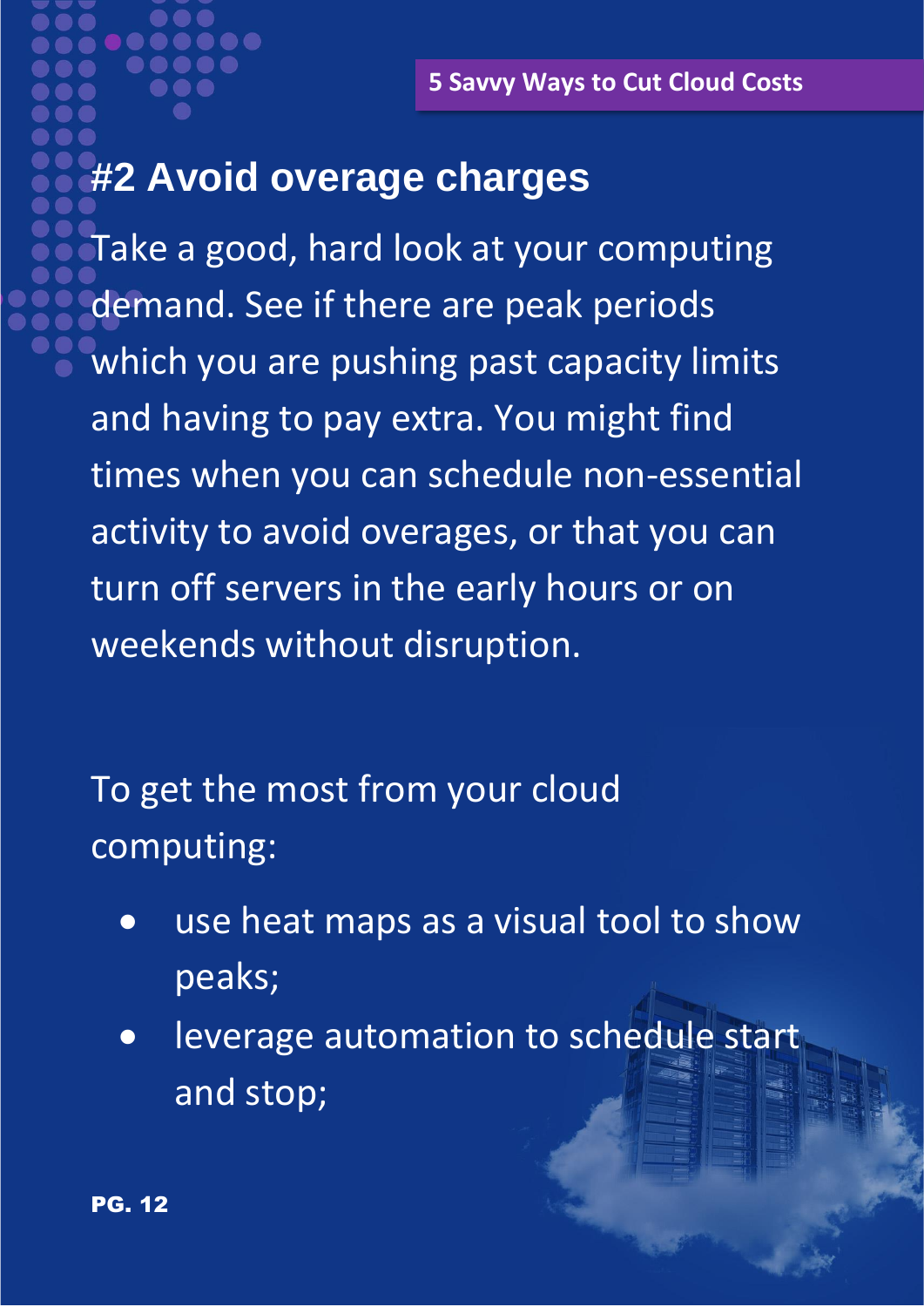- $\bullet$ 
	- review sizes for memory, database, computing, graphics, storage capacity, and throughput for efficiency;
	- take advantage of spot-instance auctions for batch jobs or jobs that end quickly;
	- archive mailboxes to free up storage space.

### **#3 Revisit your resource needs often**

Cloud management is an ongoing effort if you want to keep your budget under control. Your business may have bought more cloud computing capacity than it first needed. You were expecting to need more, or the introductory rate made the add-ons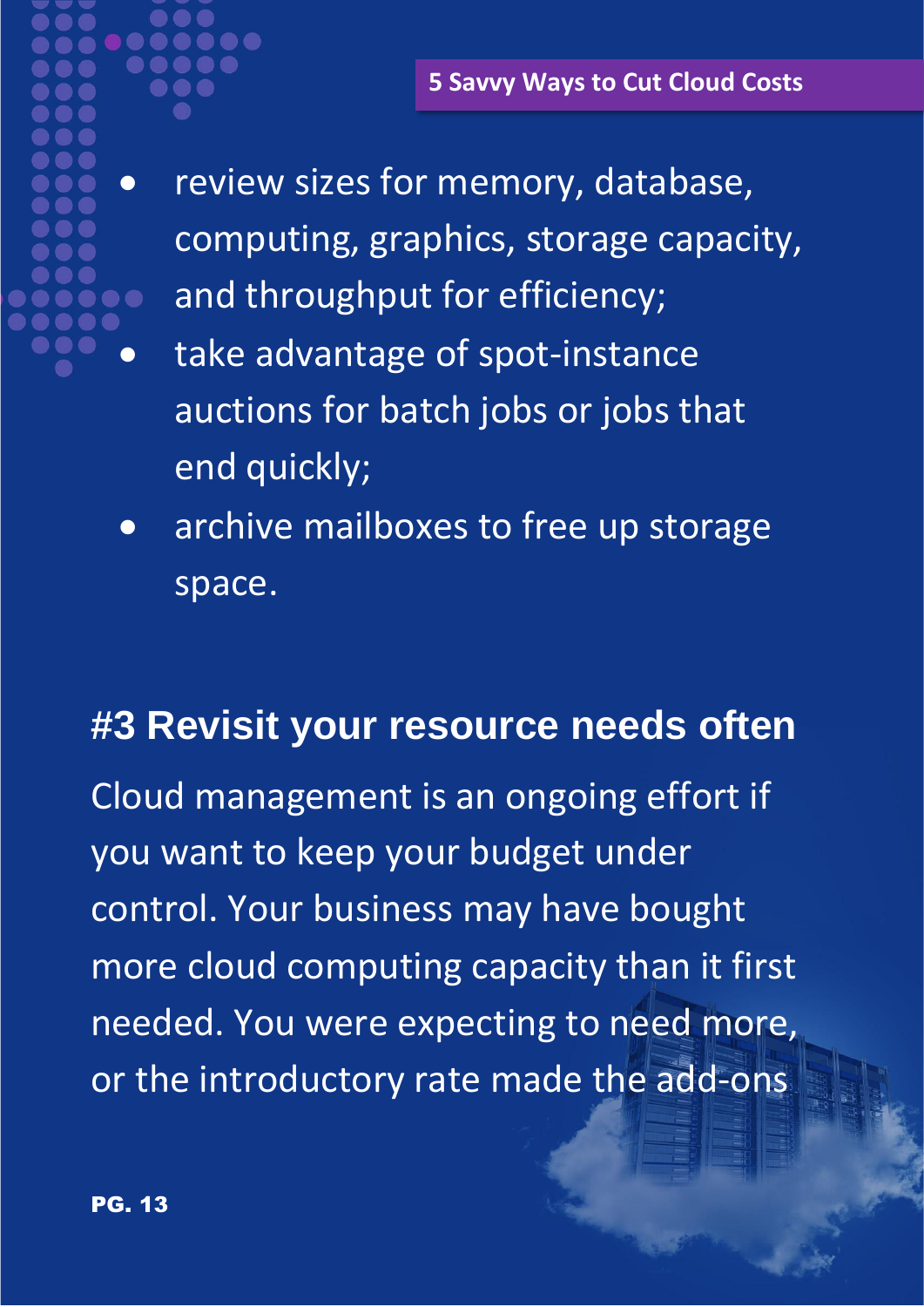appealing. Yet if you never use those resources and now are paying full price for them, you could be overpaying.

Considering it is so easy to scale with cloud services, there's no reason to pay for more than you need right now.

It's a good idea to track your cloud costs and usage on a monthly, or at least quarterly, basis. This will help you take a systematic approach to resource allocation. You can find licenses you can do without or identify higher-value applications. This could inspire training to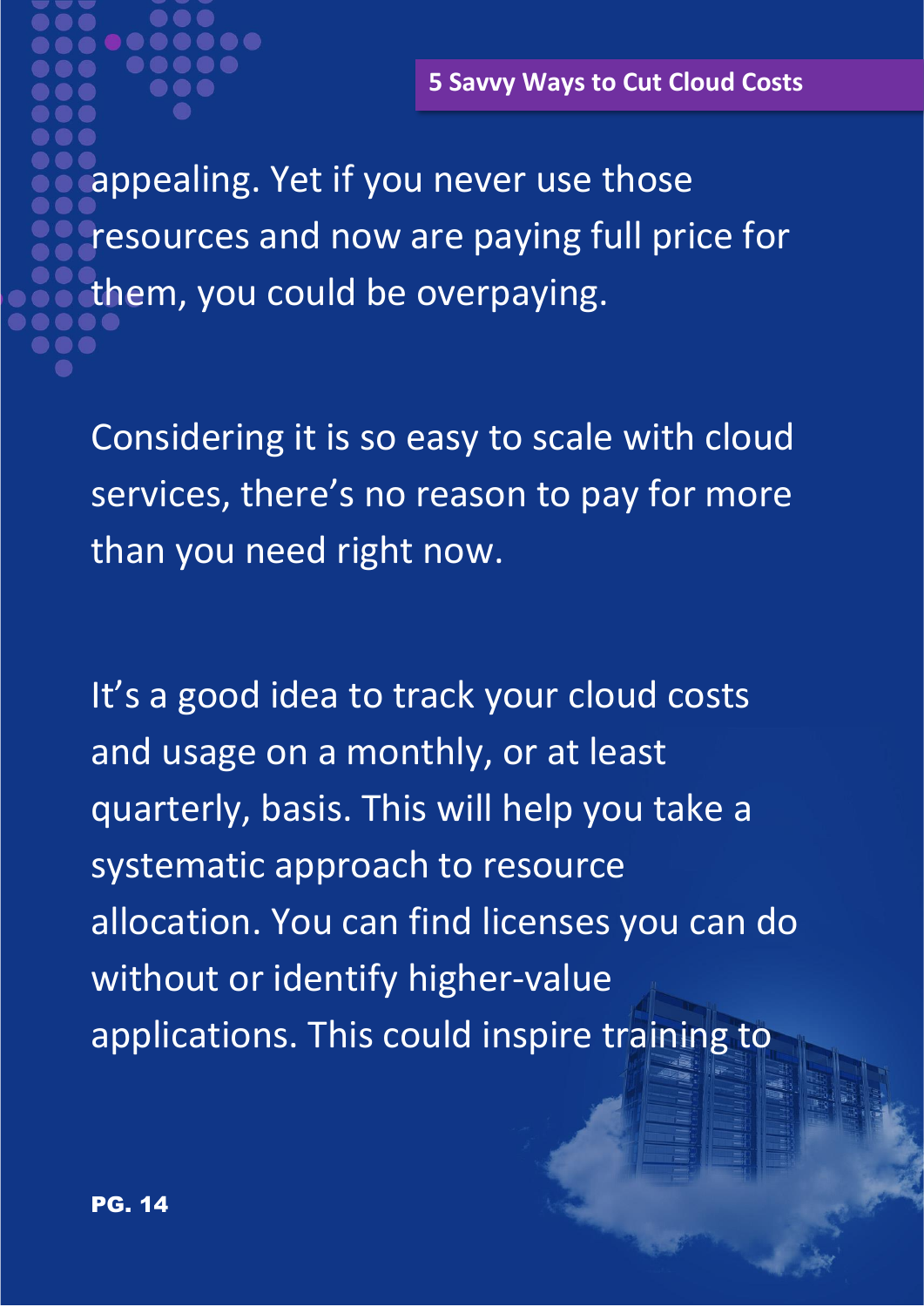increase employee adoption of services that offer the best return on investment. 8 O

Ever cleared the cache to regain storage space and get a computer running faster? You can do something similar with cloud services. You may be storing a lot of files you'll never need again. But since it's in the cloud, you don't even know that unnecessary data is sitting there eating up your capacity.

Look for data, volumes or containers, and machine images or unassociated IPs you can trim. But be careful to delete only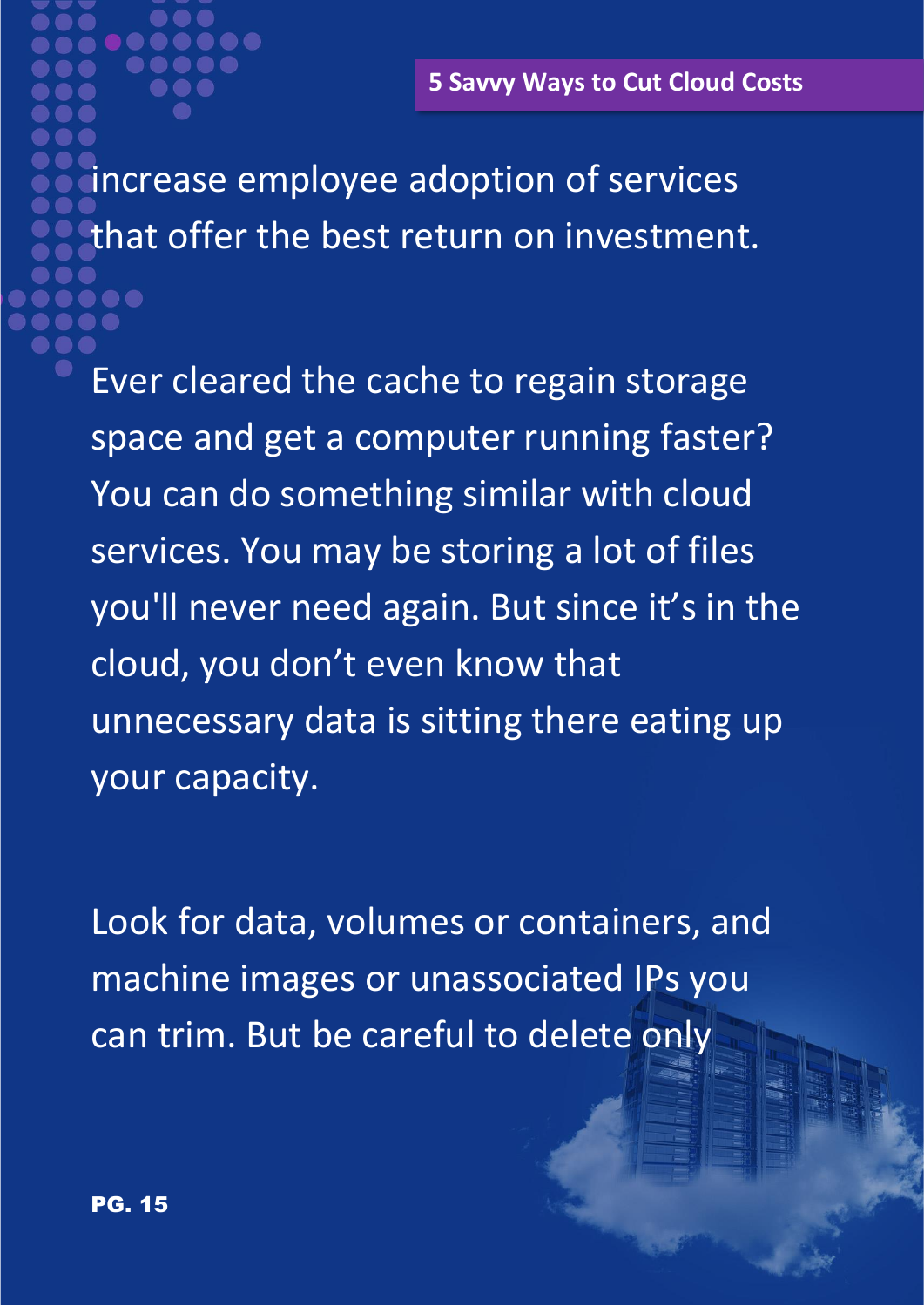items you won't need at a future date, as the data won't be recoverable later.

Want to know more about cloud computing? Check out Accenture's 25 cloud trends for 2021 and beyond. It's a fascinating read about making the most of this technology:

https://www.accenture.com/nlen/blogs/insights/cloud-trends

8 O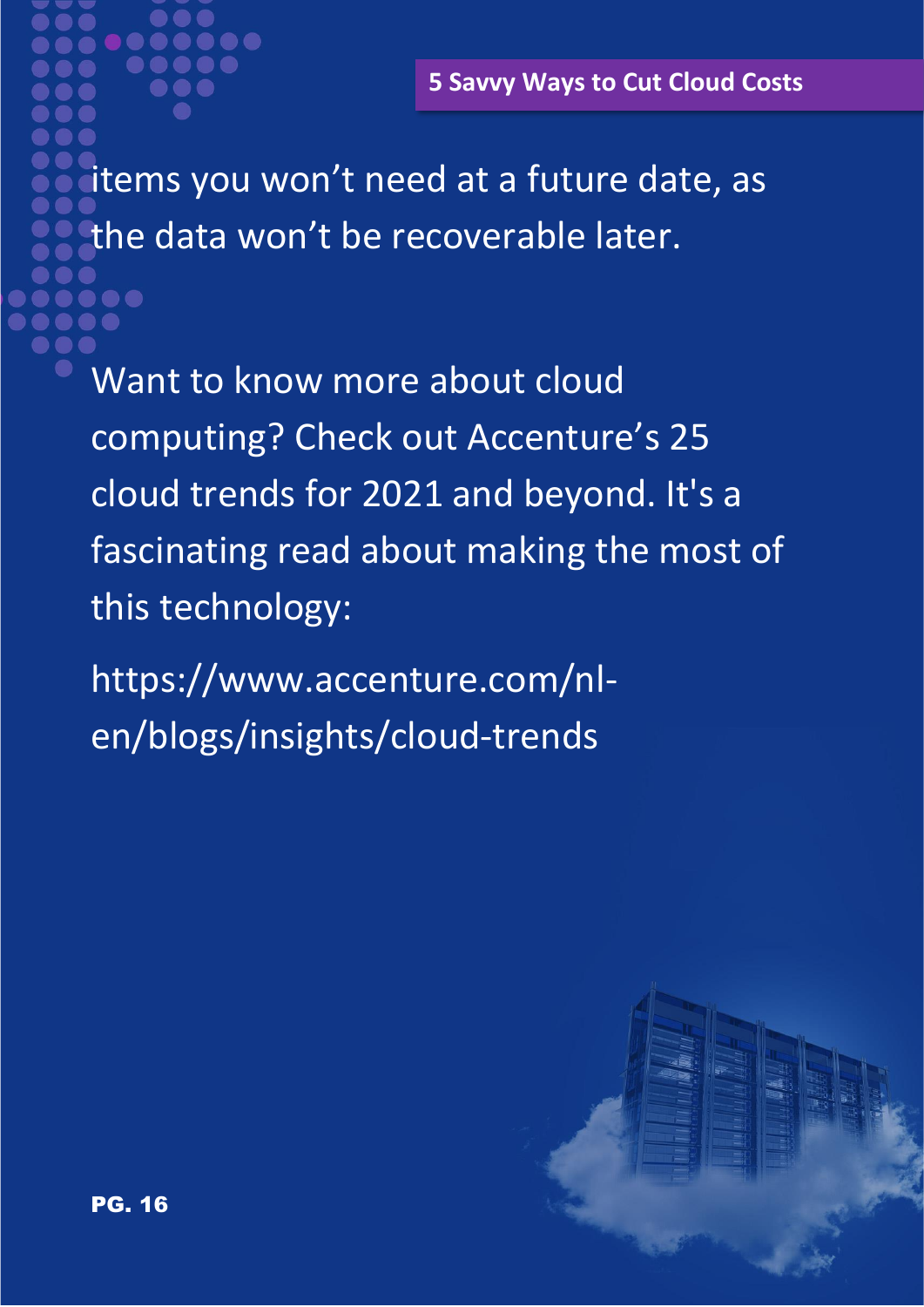## **#4 Compare competitors**

You, of course, did your research and a cost comparison before selecting cloud computing partners. Yet how recently? You may have started out at a great introductory rate that is no longer available. Now, you're paying much more than you need to for your cloud computing.

There are thousands of cloud computing services competing for your business. You can find hundreds of vendors within each niche, such as software as a service (SaaS), infrastructure as a service (IaaS), platform as a service (PasS), or disaster recovery as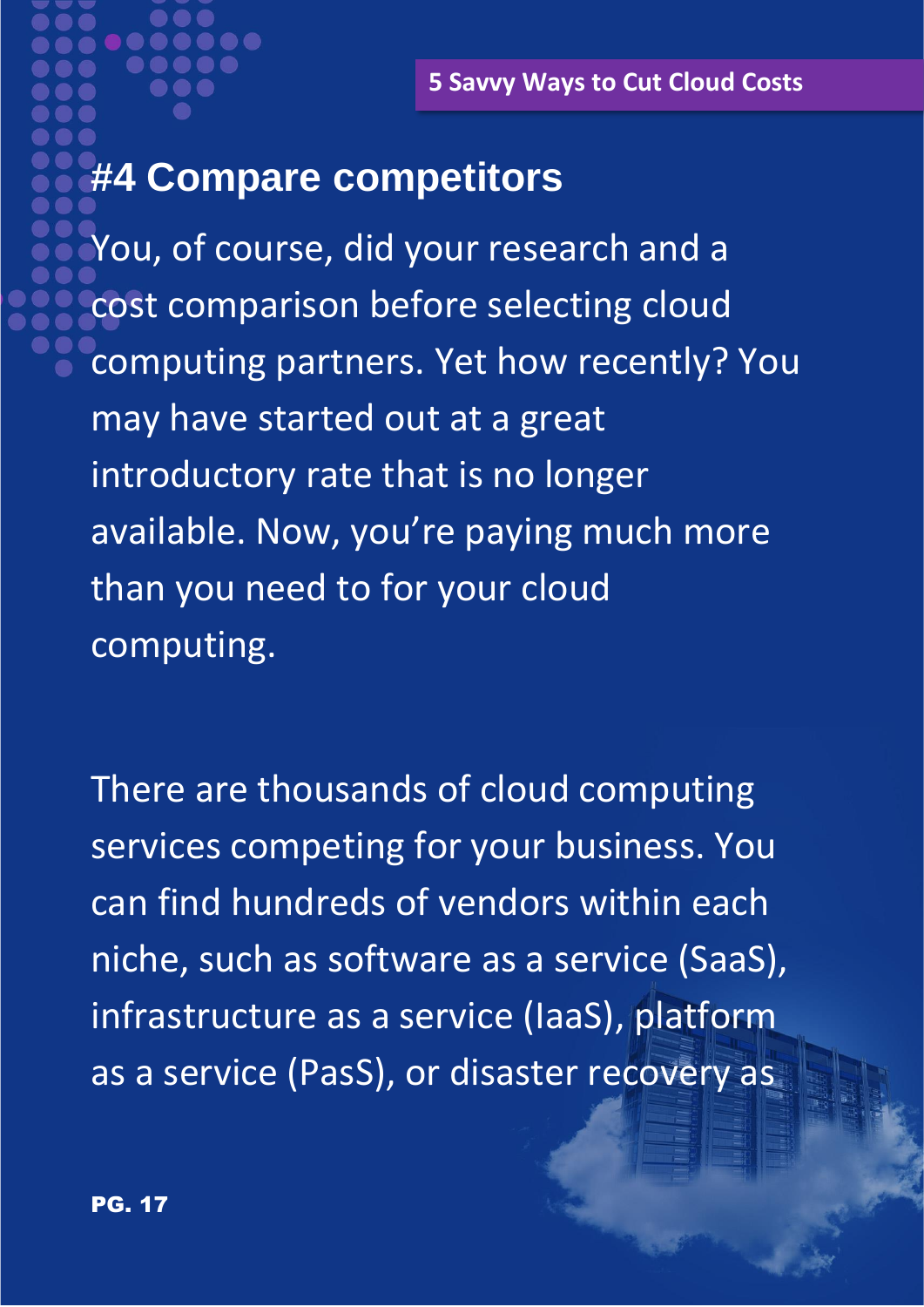a service (DRaaS). Plus, cloud brokers can help you mix and match services to get the most cost-effective solution. So, don't be afraid of shopping around to get the best deal for your business cloud computing.

*Tip: If you're happy with the services provided but find a better rate, ask your current provider to match that price. After all, it is more costly for a company to find a new customer than to keep an existing one. They're motivated to continue your working relationship.*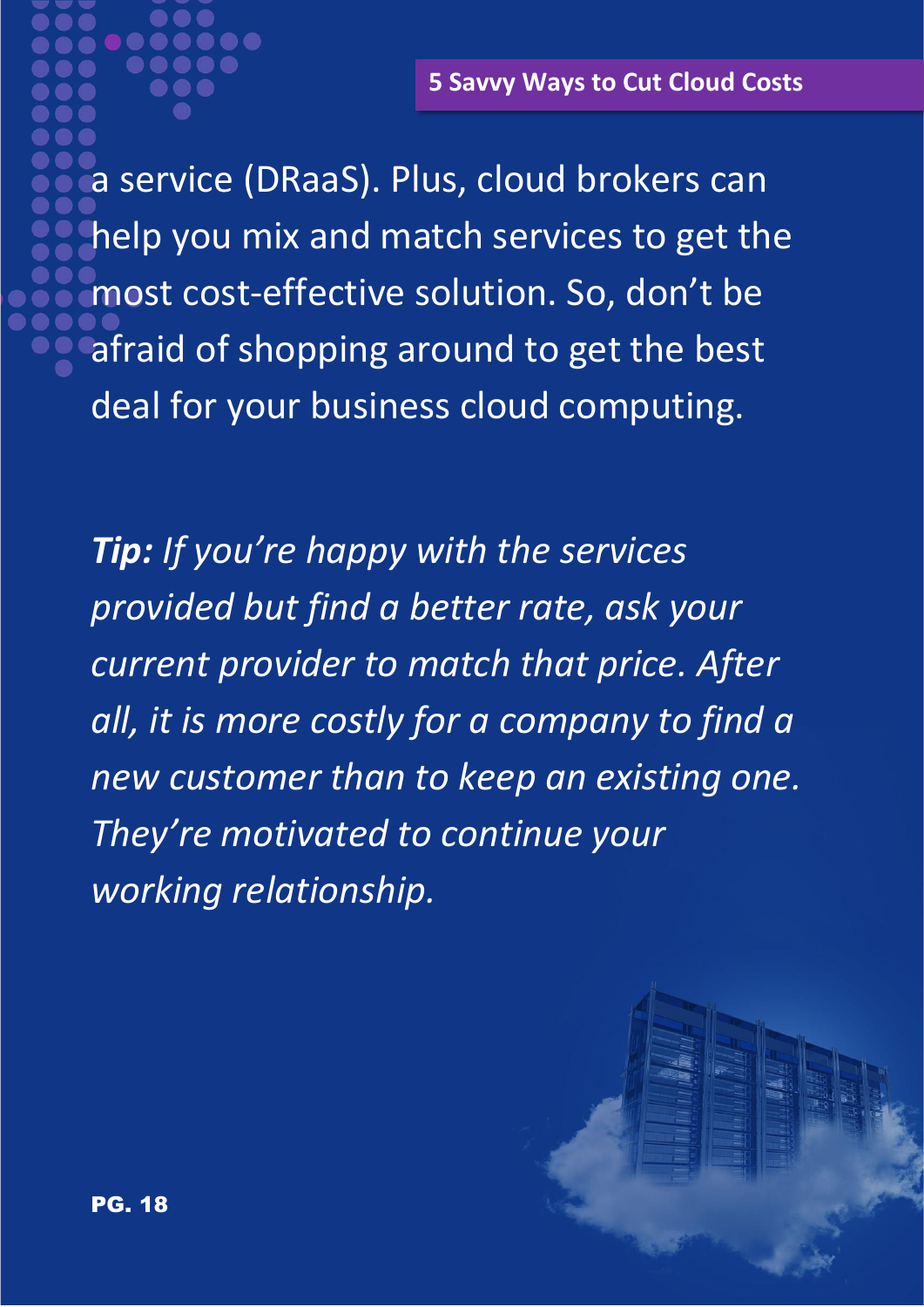# **#5 Consult a managed service provider**

A managed service provider (MSP) can help you corral cloud computing costs, too. These IT experts look at existing cloud usage, examine charges, and determine what you do and don't need. They have the technical know-how to suggest more strategic use of the resources. Plus, they can find a better plan or cheaper provider without sacrificing tools your employees need.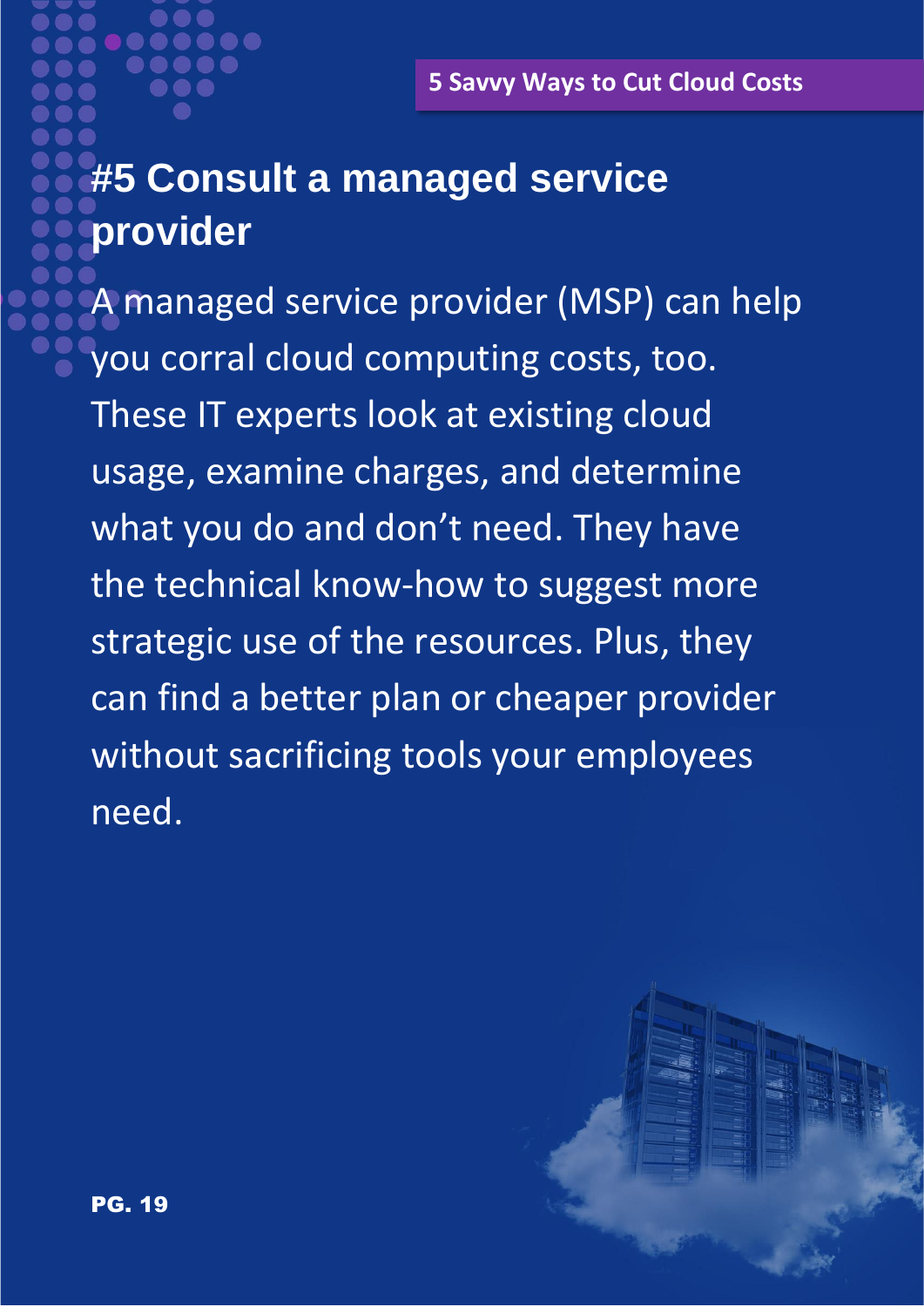# **Could You Benefit from an MSP?**

Ask yourself if your business would gain from having an expert on call to:

- install software;
- upgrade hardware;
- patch systems;
- track security;
- provide all-around support for the business's technology;
- tackle IT behind the scenes for your business;
- find productivity improvements and cost savings;
- help ensure security and compliance.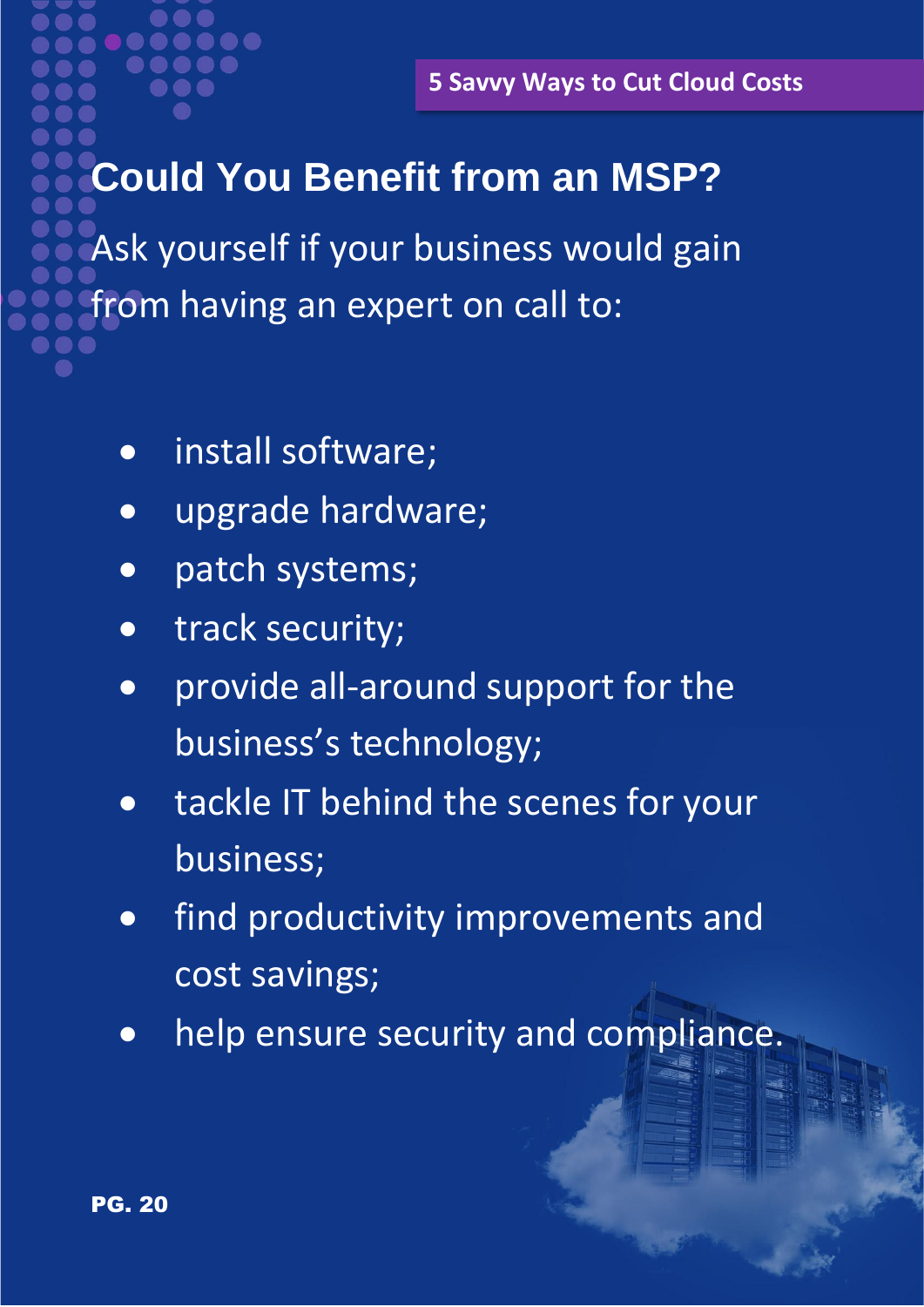If you answered yes to any of these, contact us to learn how our IT experts can help your business succeed.People at a small business often take on many different responsibilities.

But the latest technology can help employees to focus their time more effectively.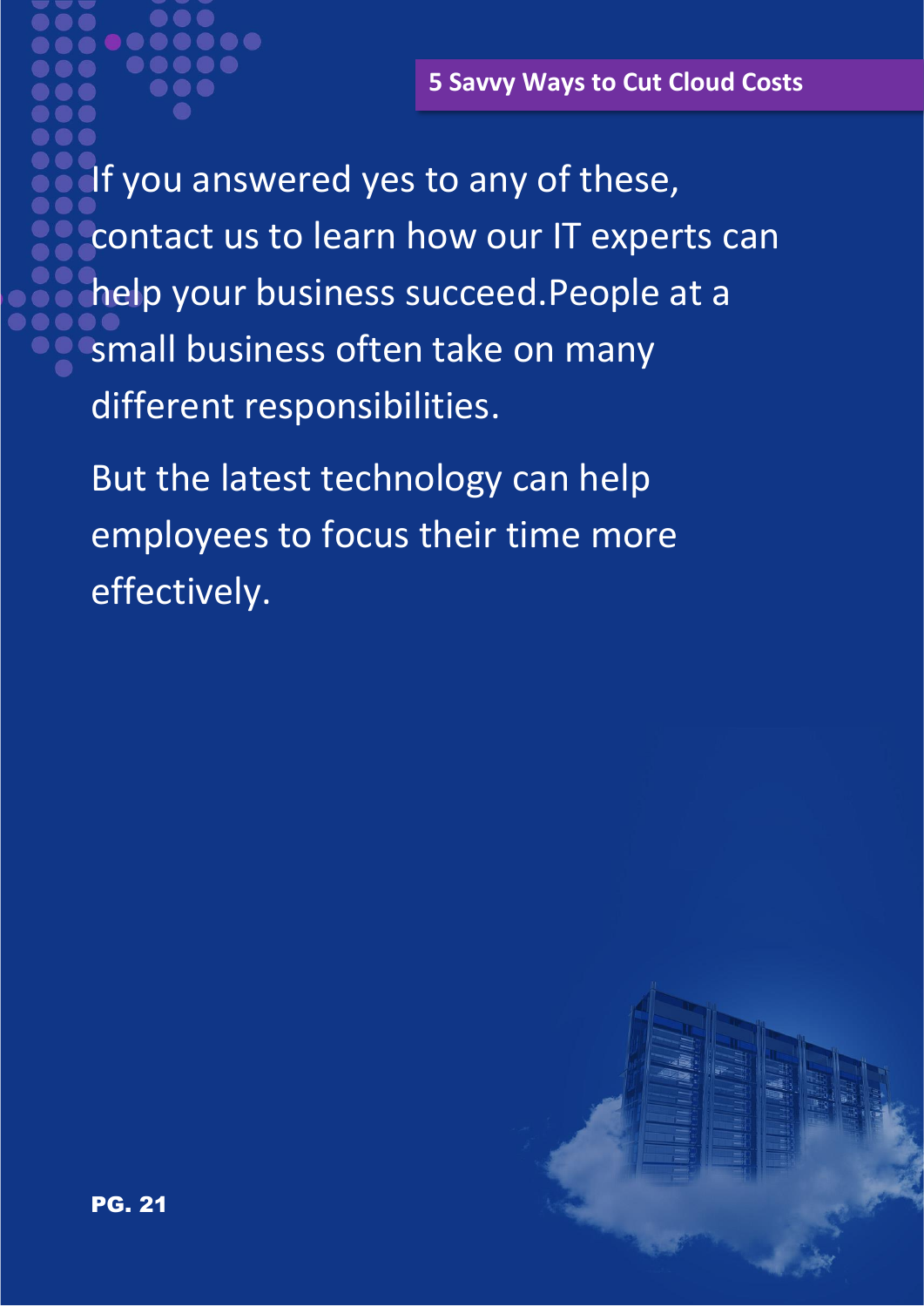# **Conclusion**

According to IDG, in 2018, the average cloud computing budget for a large enterprise was \$3.5 million. A small business was likely to average about \$889,000. That's a lot of money invested in cloud migration. Of course, with the many advantages cloud computing offers, it makes sense.

Still, don't waste your business budget on unnecessary cloud costs. This ebook has provided strategies to help you better manage cloud computing expense. Work with an MSP to put a plan in place to weigh needs against costs to get the most value from cloud investment.